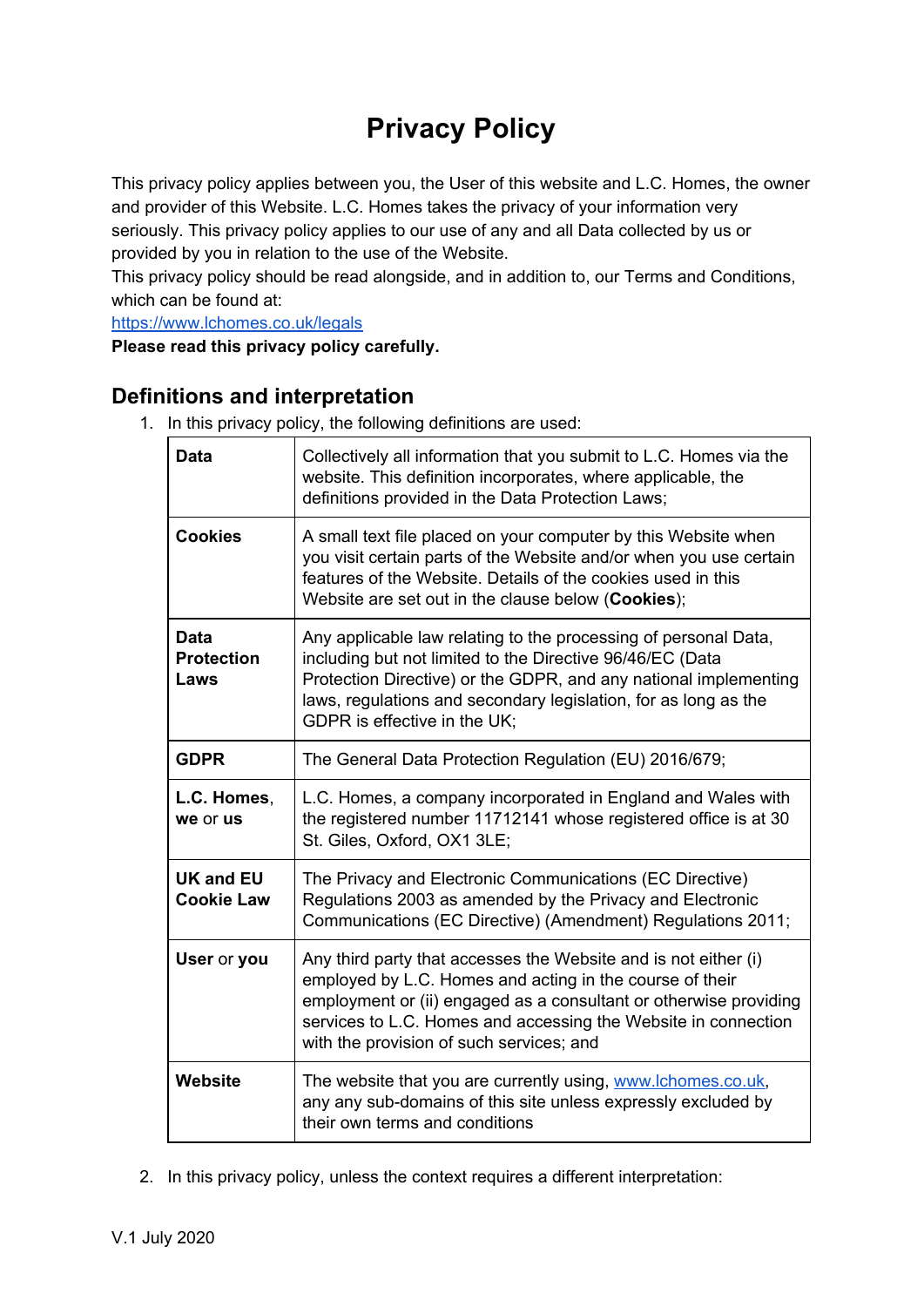- a. The singular includes the plural and vice versa;
- b. References to sub-clauses, clauses, schedules or appendices are to sub-clauses, clauses, schedules or appendices of this privacy policy;
- c. A reference to a person includes firms, companies, government entities, trusts and partnerships;
- d. "Including" is understood to mean "including without limitation";
- e. Reference to any statutory provision includes any modification or amendment of it;
- f. The headings and sub-headings do not form part of this privacy policy.

## **Scope of this privacy policy**

- 3. This privacy policy applies only to the actions of L.C. Homes and Users with respect to this Website. It does not extend to any websites that can be accessed from the Website including, but not limited to, any links we may provide to social media websites.
- 4. For purposes of the applicable Data Protection LAws, L.C. Homes is the "data controller". This means that L.C. Homes determines the purposes for which, and the manner in which, your Data is processed.

## **Data collected**

- 5. We may collect the following Data, which includes personal Data, from you:
	- a. Name;
	- b. Contact Information such as email addresses and telephone numbers;

In each case, in accordance with this privacy policy.

#### **How we collect Data**

- 6. We collected Data in the following ways:
	- a. Data is given to us by you; and
	- b. Data is collected automatically.

#### **Data that is given to us by you**

- 7. L.C. Homes will collect your Data in a number of ways, for example:
	- a. When you contact us through the Website, by telephone, post, e-mail or through any other means; in each case, in accordance with this privacy policy.

#### **Data that is collected automatically**

- 8. To the extent that you access the Website, we will collect your Data automatically, for example:
	- a. We automatically collect some information about your visit to the Website. This information helps us make improvements to Website content and navigation, and includes your IP address, the data, times and frequency which you access the Website and the way you use and interact with its content.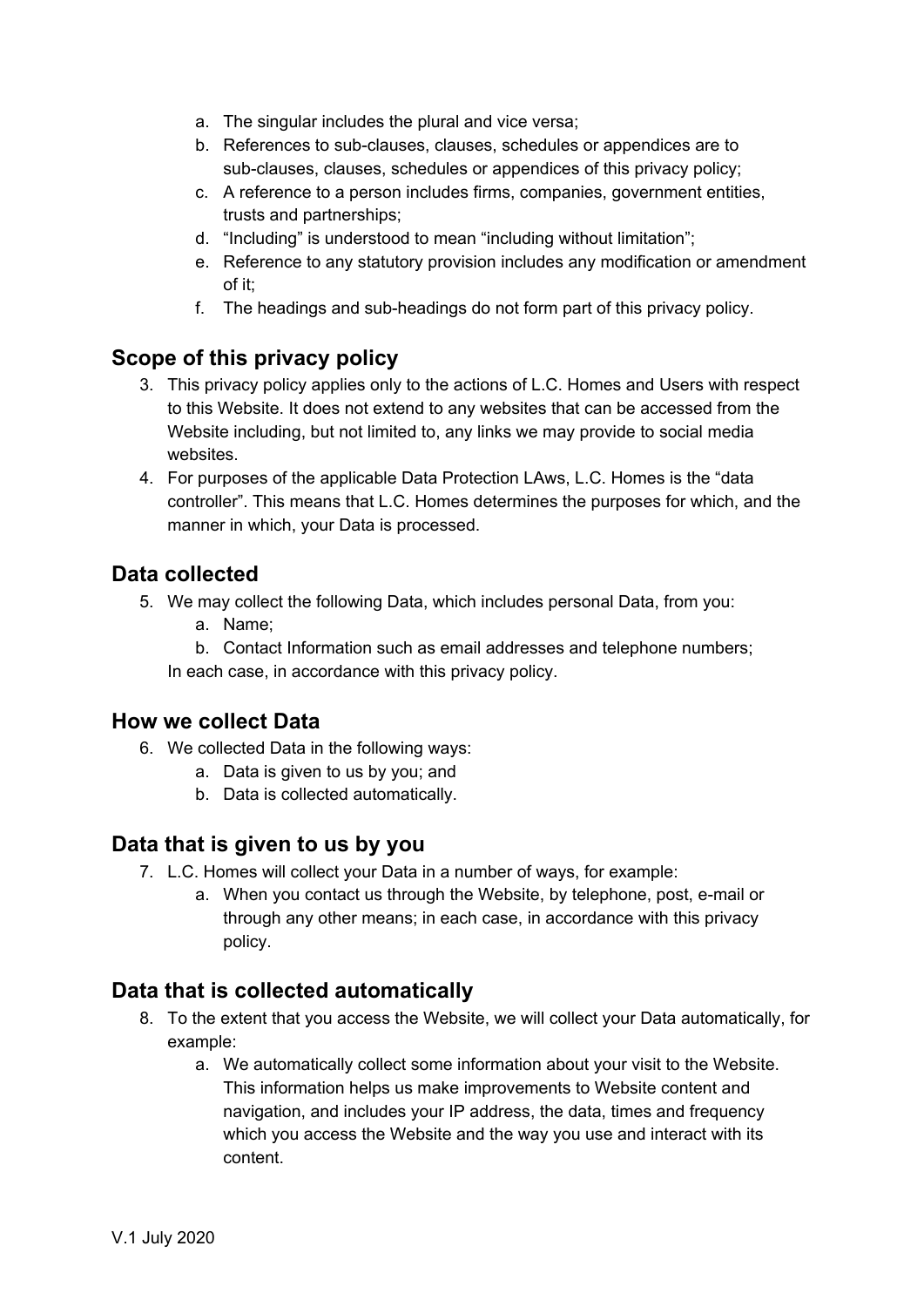b. We will collect your Data automatically via cookies, in line with the cookie settings on your browser. For more information about cookies, and how we use them on the Website, see the section below, headed "Cookies".

# **Our use of Data**

- 9. Any or all of the above Data may be required from us from time to time in order to provide you with the best possible service and experience when using our Website. Specifically, Data may be used by us for the following reasons:
	- a. Internal record keeping;

In each case, in accordance with this privacy policy.

10. We may use your Data for the above purposes if we deem it necessary to do so for our legitimate interests. If you are not satisfied with this, you have the right to object in certain circumstances (see the section headed "Your rights" below).

## **Who we share Data with**

- 11. We may share your Data with the following groups of people for the following reasons:
	- a. Any of our group companies or affiliates in relation to processing your inquiry and providing the services requested from us;

In each case, in accordance with this privacy policy.

## **Keeping Data secure**

- 12. We will use technical and organisational measures to safeguard your Data, for example:
	- a. Access to your account is controlled by a password and a username that is unique to you.
	- b. We store your Data on secure servers.
- 13. Technical and organisational measures include measures to deal with any suspected data breach. If you suspect any misuse or loss or unauthorised access to your Data, please let us know immediately by contacting us via this e-mail address: [luke@lchomes.co.uk](mailto:luke@lchomes.co.uk)
- 14. If you want detailed information from Get Safe Online on how to protect your information and your computers and devices against fraud, identity theft, viruses and many other online problems, please visit [www.getsafeonline.org](http://www.getsafeonline.org/) . Get Safe Online is supported by HM Government and leading businesses.

# **Data retention**

- 15. Unless a longer retention period is required or permitted by law, we will only hold your Data on our systems for the period necessary to fulfil the purposes outlined in this privacy policy or until your request that Data be deleted.
- 16. Even if we delete your Data, it may persist on backup or archival media for legal, tax or regulatory purposes.

# **Your rights**

17. You have the following rights in relation to your Data: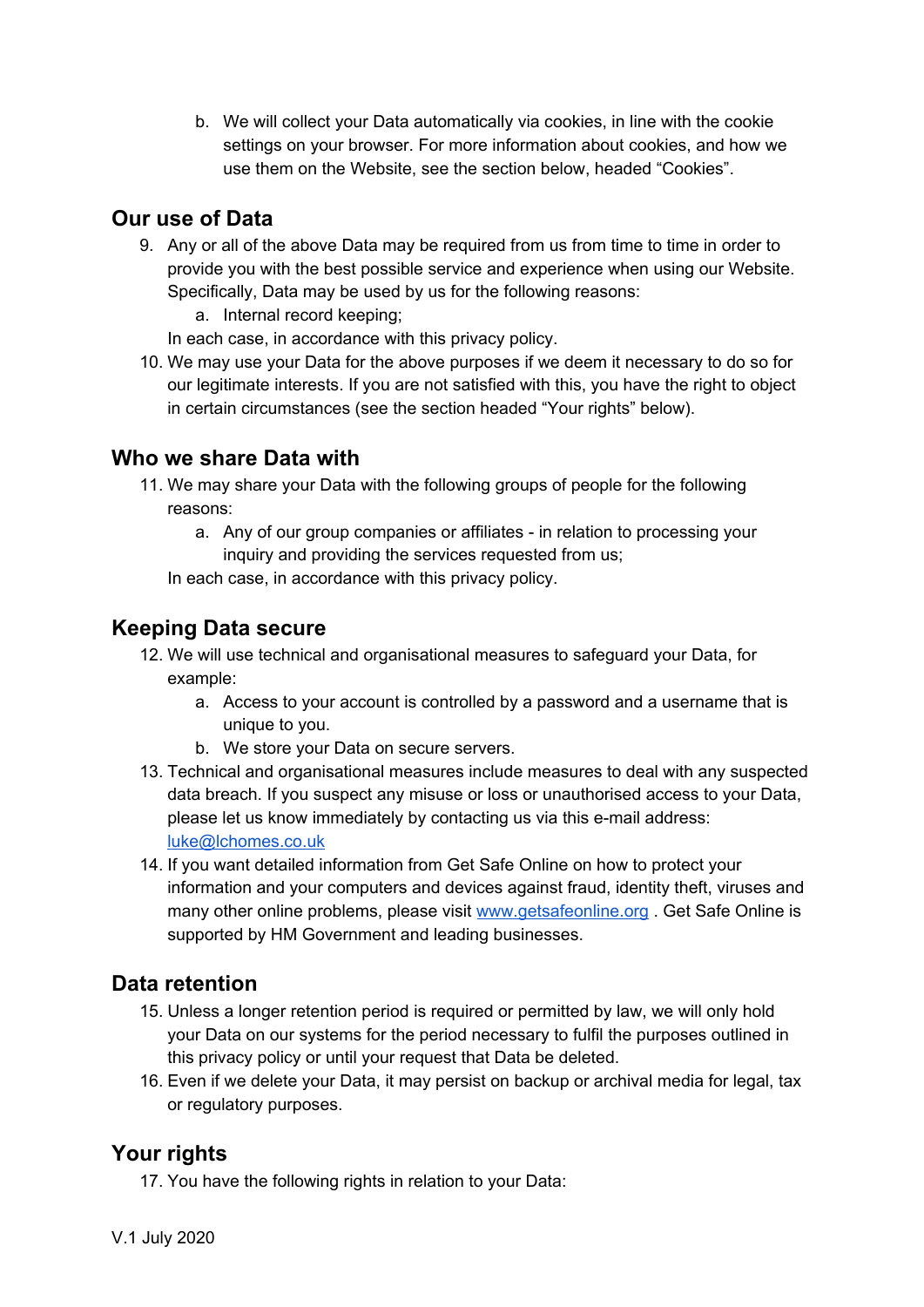- **a. Right to access** the right to request (i) copies of the information we hold about you at any time, or (ii) we modify, update or delete such information. If we provide you with access to the information we hold about you, we will not charge you for this, unless your request is "manifestly unfounded or excessive." Where we are legally permitted to do so, we may refuse your request. If we refuse your request, we will tell you the reasons why.
- **b. Right to correct** the right to have your Data rectified if it is inaccurate or incomplete.
- **c. Right to erase** the right to request that we delete or remove your Data from our systems.
- **d. Right to restrict our use of your Data** the right to "block" us from using your Data or limit the way in which we can use it.
- **e. Right to data portability** the right to request that we move, copy or transfer your Data.
- **f. Right to object** the right to object to our use of your Data including where we use it for our legitimate interests.
- 18. To make enquiries, exercise any of your rights set out above, or withdraw your consent to the processing of your Data (where consent is our legal basis for processing your Data), please contact us via this e-mail address: [luke@lchomes.co.uk](mailto:luke@lchomes.co.uk) .
- 19. If you are not satisfied with the way a complaint you make in relation to your Data is handled by us, you may be able to refer your complaint to the relevant data protection authority. For the UK, this is the Information Commissioner's Office (ICO). The ICO's contact details can be found on their website at <https://ico.org.uk/> .
- 20. It is important that the Data we hold about you is accurate and current. Please keep us informed if your Data changes during the period for which we hold it.

# **Links to other websites**

21. This Website may, from time to time, provide links to other websites. We have no control over such websites and are not responsible for the content of these websites. This privacy policy does not extend to your use of such websites. You are advised to read the privacy policy or statement of other websites prior to using them.

# **Cookies**

- 22. This Website may place and access certain Cookies on your computer. L.C. Homes uses Cookies to improve your experience of using the Website. L.C. Homes has carefully chosen these Cookies and has taken steps to ensure that your privacy is protected and respected at all times.
- 23. All Cookies used by this Website are used in accordance with current UK and EU Cookie Law.
- 24. Before the Website places Cookies on your computer, you will be presented with a message bar requesting your consent to set those Cookies. By giving your consent to the placing of Cookies, you are enabling L.C. Homes to provide a better experience and service to you. You may, if you wish, deny consent to the placing of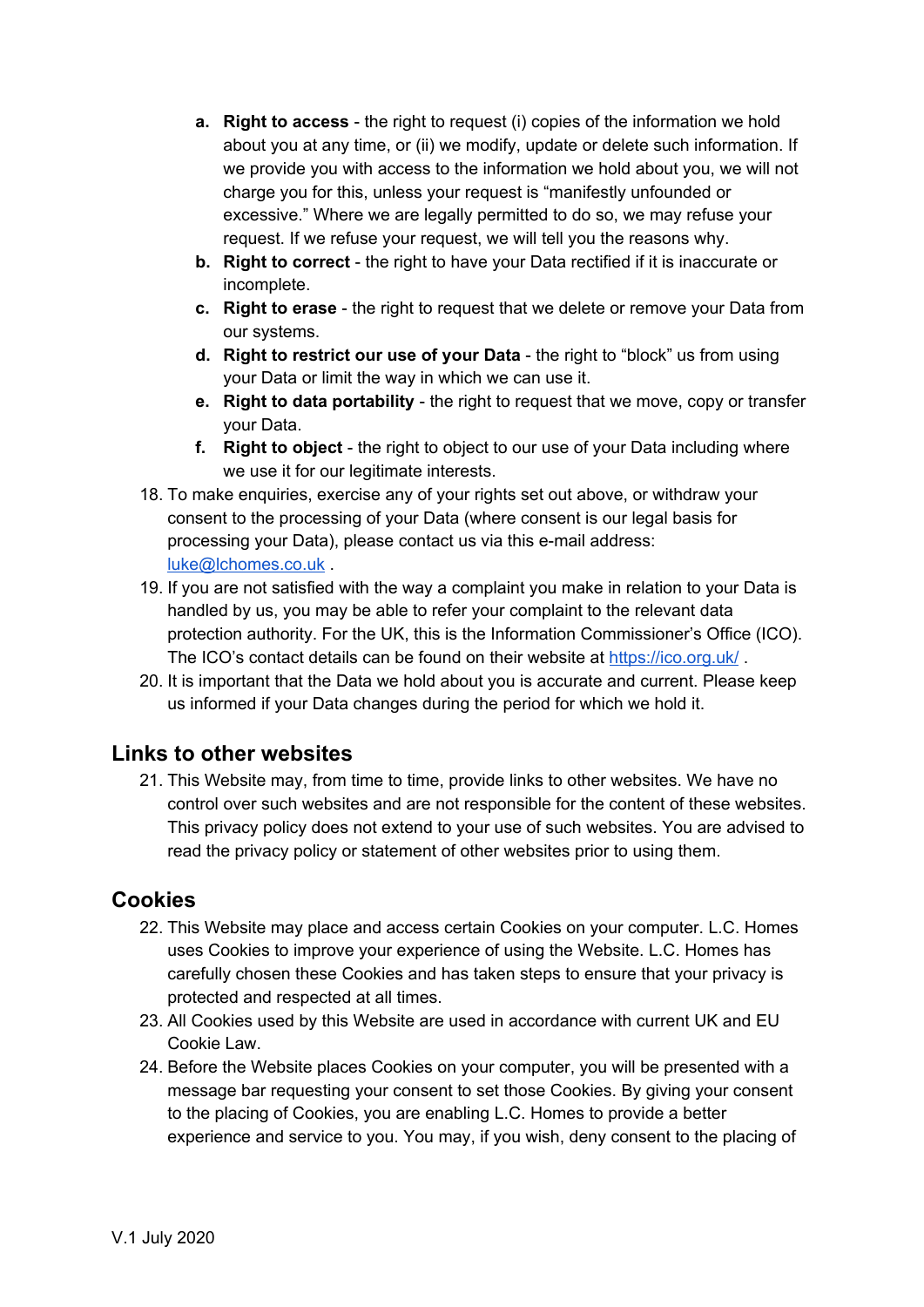Cookies; however certain features of the Website may not function fully or as intended.

25. This Website may place the following Cookies:

26.

| <b>Type of Cookie</b>             | <b>Purpose</b>                                                                                                                                                                                                                                                                     |  |
|-----------------------------------|------------------------------------------------------------------------------------------------------------------------------------------------------------------------------------------------------------------------------------------------------------------------------------|--|
| Strictly necessary<br>cookies     | These are cookies that are required for the operation of<br>our website. They include, for example, cookies that<br>enable you to log into secure areas of our website, use a<br>shopping cart or make use of e-billing services.                                                  |  |
| Analytical/performance<br>cookies | They allow us to recognise and count the number of<br>visitors and to see how visitors move around our website<br>when they are using it. This helps us improve the way<br>our website works, for example, by ensuring that users<br>are finding what they are looking for easily. |  |
| <b>Functionality cookies</b>      | These are used to recognise you when you return to our<br>website. This enables us to personalise our content for<br>you, greet you by name and remember your preferences<br>(for example, your choice of language or region).                                                     |  |

- 27. You can find a list of Cookies that we use in the Cookies Schedule.
- 28. You can choose to enable or disable Cookies in your internet browser. By default, most internet browsers accept Cookies but this can be changed. For further details, please consult the help menu in your internet browser.
- 29. You can choose to delete Cookies at any time; however you may lose any information that enables you to access the Website more quickly and efficiently including, but not limited to, personalisation settings.
- 30. It is recommended that you ensure that your internet browser is up-to-data and that you consult the help and guidance provided by the developer of your internet browser if you are unsure about adjusting your privacy settings.
- 31. For more information generally on cookies, including how to disable them, please refer to aboutcookies.org . You will also find details on how to delete cookies from your computer.

#### **General**

- 32. You may not transfer any of your rights under this privacy policy to any other person. We may transfer our rights under this privacy policy where we reasonably believe your rights will not be affected.
- 33. If any court or competent authority finds that any provision of this privacy policy (or part of any provision) is invalid, illegal or unenforceable, that provision or part-provision will, ot the extent required, be deemed to be deleted, and the validity and enforceability of other provisions of this privacy policy will not be affected.
- 34. Unless otherwise agreed, no delay, act or omission by a party in exercising any right or remedy will be deemed a waiver of that, or any other, right or remedy.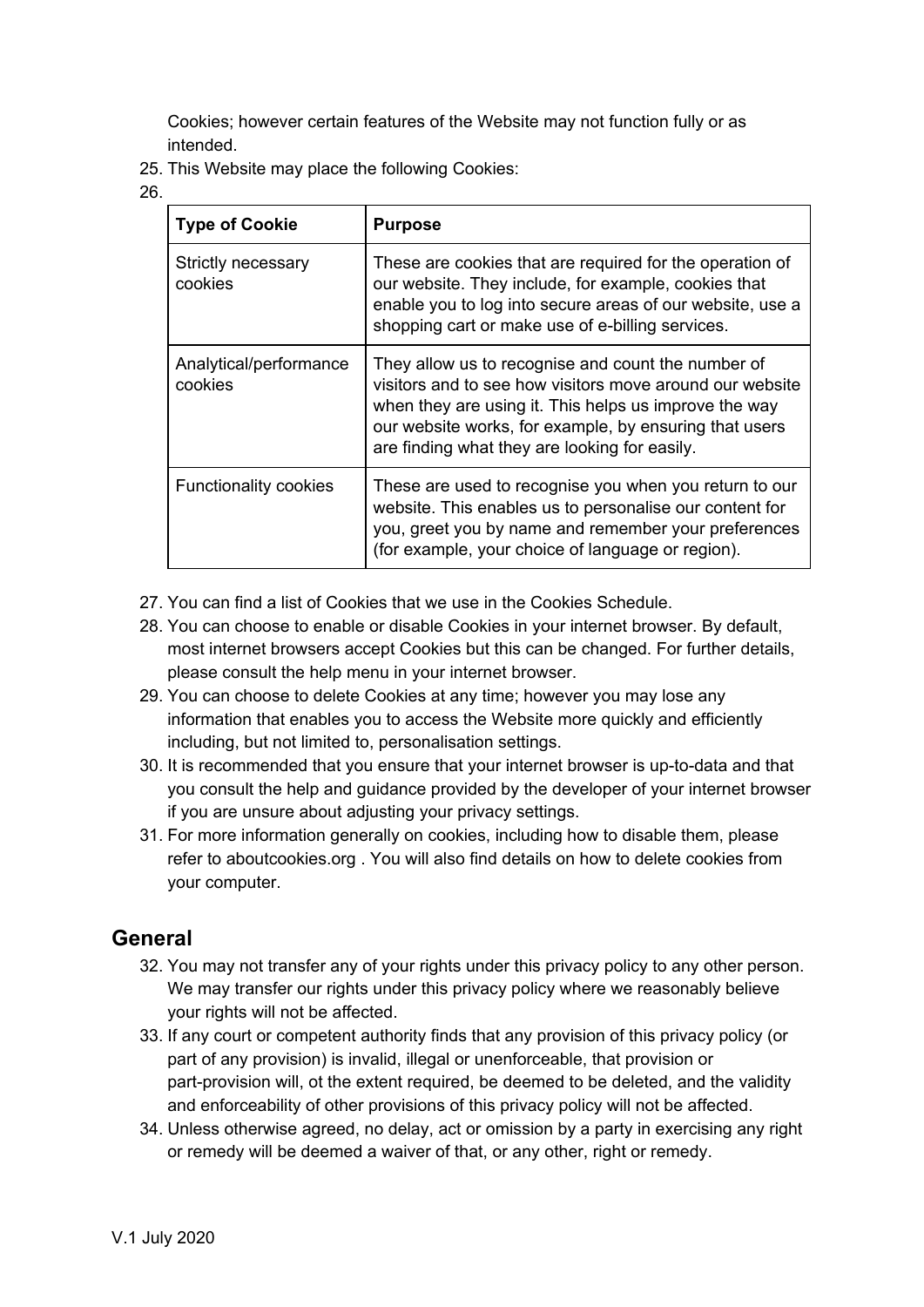35. This Agreement will be governed by and interpreted according to the law of England and Wales. All disputes arising under the Agreement will be subject to the exclusive jurisdiction of the English and Welsh courts.

# **Changes to this privacy policy**

36. L.C. Homes reserves the right to change this privacy policy as we may deem necessary from time to time or as may be required by law. Any changes will be immediately posted on the Website and you are deemed to have accepted the terms of privacy policy on your first use of the Website following the alterations.

You may contact L.C. Homes by email at [luke@lchomes.co.uk](mailto:luke@lchomes.co.uk)

## **Cookies**

Below is a list of the cookies that we use. We have tried to ensure this is complete and up to date, but if you think we have missed a cookie or there is any discrepancy, please let us know.

#### **Strictly necessary**

We use the following strictly necessary cookies:

| <b>Description of Cookie</b> | <b>Purpose</b>                                                                                                                                                           |
|------------------------------|--------------------------------------------------------------------------------------------------------------------------------------------------------------------------|
| ForceFlashSite               | When viewing a mobile site (old mobile<br>under m.domain.com) it will force the server<br>to display the non-mobile version and avoid<br>redirecting to the mobile site. |
| hs                           | Security                                                                                                                                                                 |
| smSession                    | Identifies logged in site members                                                                                                                                        |
| <b>XSRF-TOKEN</b>            | Security                                                                                                                                                                 |

#### **Analytical/performance**

We use the following analytical/performance cookies:

| <b>Description of Cookie</b> | <b>Purpose</b>                                                                                                           |
|------------------------------|--------------------------------------------------------------------------------------------------------------------------|
| utma Cookies                 | A persistent cookie - remains on a<br>computer, unless it expires or the cookie<br>cache is cleared. It tracks visitors. |
| utmb Cookie & utmc Cookie    | These cookies work in tandem to calculate<br>visit length.                                                               |
| utmz Cookie                  | Cookie _utmz monitors the HTTP Referrer<br>and notes where a visitor arrived from.                                       |